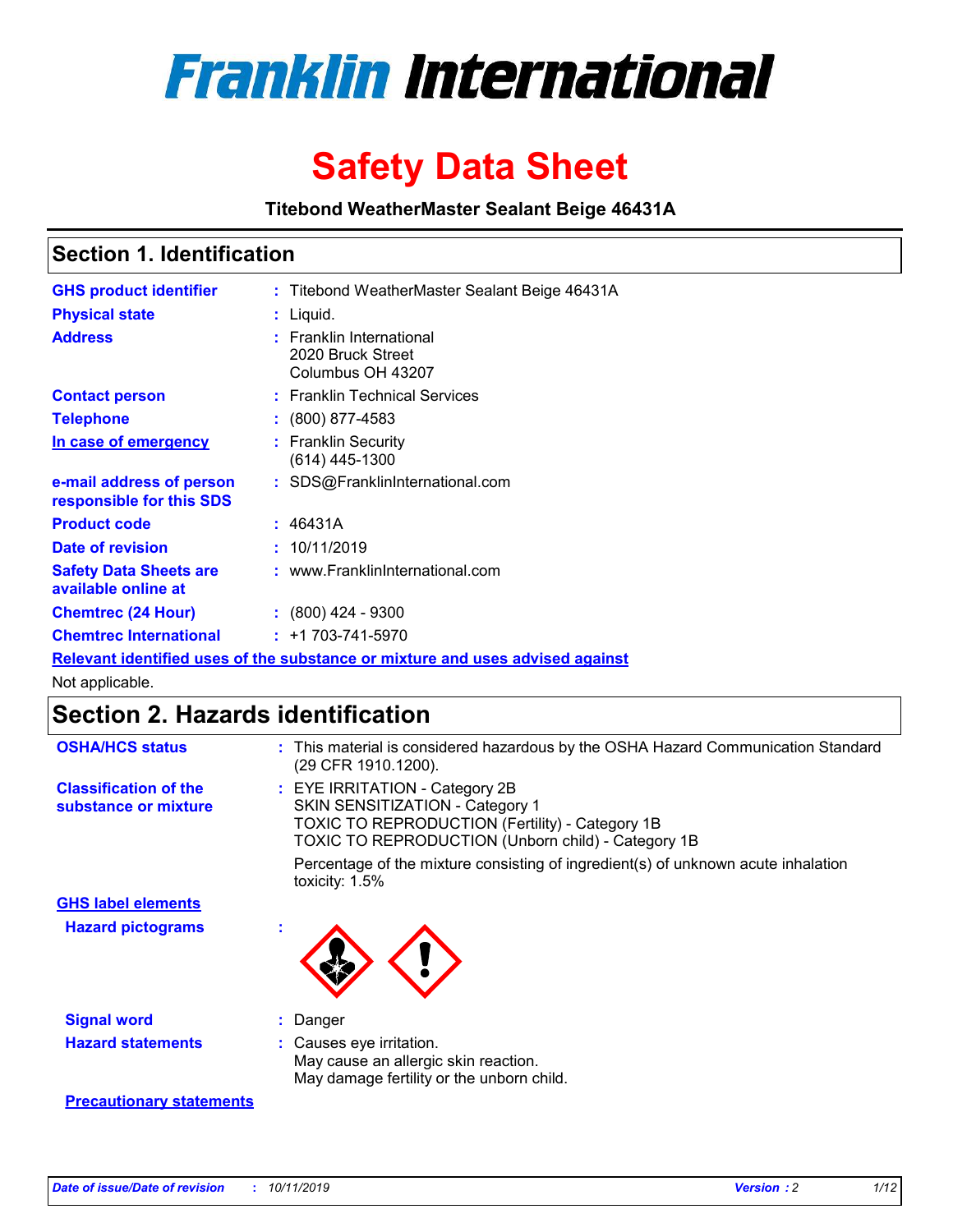### **Section 2. Hazards identification**

| <b>Prevention</b>                          | : Obtain special instructions before use. Do not handle until all safety precautions have<br>been read and understood. Wear protective gloves. Wear eye or face protection.<br>Wear protective clothing. Avoid breathing vapor. Wash hands thoroughly after handling.<br>Contaminated work clothing must not be allowed out of the workplace.                                                        |
|--------------------------------------------|------------------------------------------------------------------------------------------------------------------------------------------------------------------------------------------------------------------------------------------------------------------------------------------------------------------------------------------------------------------------------------------------------|
| <b>Response</b>                            | : IF exposed or concerned: Get medical attention. IF ON SKIN: Wash with plenty of<br>soap and water. Wash contaminated clothing before reuse. If skin irritation or rash<br>occurs: Get medical attention. IF IN EYES: Rinse cautiously with water for several<br>minutes. Remove contact lenses, if present and easy to do. Continue rinsing. If eye<br>irritation persists: Get medical attention. |
| <b>Storage</b>                             | : Store locked up.                                                                                                                                                                                                                                                                                                                                                                                   |
| <b>Disposal</b>                            | : Dispose of contents and container in accordance with all local, regional, national and<br>international regulations.                                                                                                                                                                                                                                                                               |
| <b>Hazards not otherwise</b><br>classified | : Product generates methanol during cure.                                                                                                                                                                                                                                                                                                                                                            |
|                                            |                                                                                                                                                                                                                                                                                                                                                                                                      |

### **Section 3. Composition/information on ingredients**

| <b>Substance/mixture</b><br>Mixture                  |                   |                     |
|------------------------------------------------------|-------------------|---------------------|
| <b>Ingredient name</b>                               | $\frac{9}{6}$     | <b>CAS number</b>   |
| 3-aminopropyltriethoxysilane<br>Dibutyltin dilaurate | l≤3<br>$\leq 0.3$ | 919-30-2<br>77-58-7 |

Any concentration shown as a range is to protect confidentiality or is due to batch variation.

**There are no additional ingredients present which, within the current knowledge of the supplier and in the concentrations applicable, are classified as hazardous to health or the environment and hence require reporting in this section.**

**Occupational exposure limits, if available, are listed in Section 8.**

### **Section 4. First aid measures**

| <b>Description of necessary first aid measures</b> |                                                                                                                                                                                                                                                                                                                                                                                                                                                                                                                                                                                                                                                                                                                                                                           |
|----------------------------------------------------|---------------------------------------------------------------------------------------------------------------------------------------------------------------------------------------------------------------------------------------------------------------------------------------------------------------------------------------------------------------------------------------------------------------------------------------------------------------------------------------------------------------------------------------------------------------------------------------------------------------------------------------------------------------------------------------------------------------------------------------------------------------------------|
| <b>Eye contact</b>                                 | : Immediately flush eyes with plenty of water, occasionally lifting the upper and lower<br>eyelids. Check for and remove any contact lenses. Continue to rinse for at least 10<br>minutes. If irritation persists, get medical attention.                                                                                                                                                                                                                                                                                                                                                                                                                                                                                                                                 |
| <b>Inhalation</b>                                  | : Remove victim to fresh air and keep at rest in a position comfortable for breathing. If<br>not breathing, if breathing is irregular or if respiratory arrest occurs, provide artificial<br>respiration or oxygen by trained personnel. It may be dangerous to the person providing<br>aid to give mouth-to-mouth resuscitation. Get medical attention. If unconscious, place<br>in recovery position and get medical attention immediately. Maintain an open airway.<br>Loosen tight clothing such as a collar, tie, belt or waistband. In case of inhalation of<br>decomposition products in a fire, symptoms may be delayed. The exposed person may<br>need to be kept under medical surveillance for 48 hours.                                                       |
| <b>Skin contact</b>                                | : Wash with plenty of soap and water. Remove contaminated clothing and shoes. Wash<br>contaminated clothing thoroughly with water before removing it, or wear gloves.<br>Continue to rinse for at least 10 minutes. Get medical attention. In the event of any<br>complaints or symptoms, avoid further exposure. Wash clothing before reuse. Clean<br>shoes thoroughly before reuse.                                                                                                                                                                                                                                                                                                                                                                                     |
| <b>Ingestion</b>                                   | : Wash out mouth with water. Remove dentures if any. Remove victim to fresh air and<br>keep at rest in a position comfortable for breathing. If material has been swallowed and<br>the exposed person is conscious, give small quantities of water to drink. Stop if the<br>exposed person feels sick as vomiting may be dangerous. Do not induce vomiting<br>unless directed to do so by medical personnel. If vomiting occurs, the head should be<br>kept low so that vomit does not enter the lungs. Get medical attention. Never give<br>anything by mouth to an unconscious person. If unconscious, place in recovery position<br>and get medical attention immediately. Maintain an open airway. Loosen tight clothing<br>such as a collar, tie, belt or waistband. |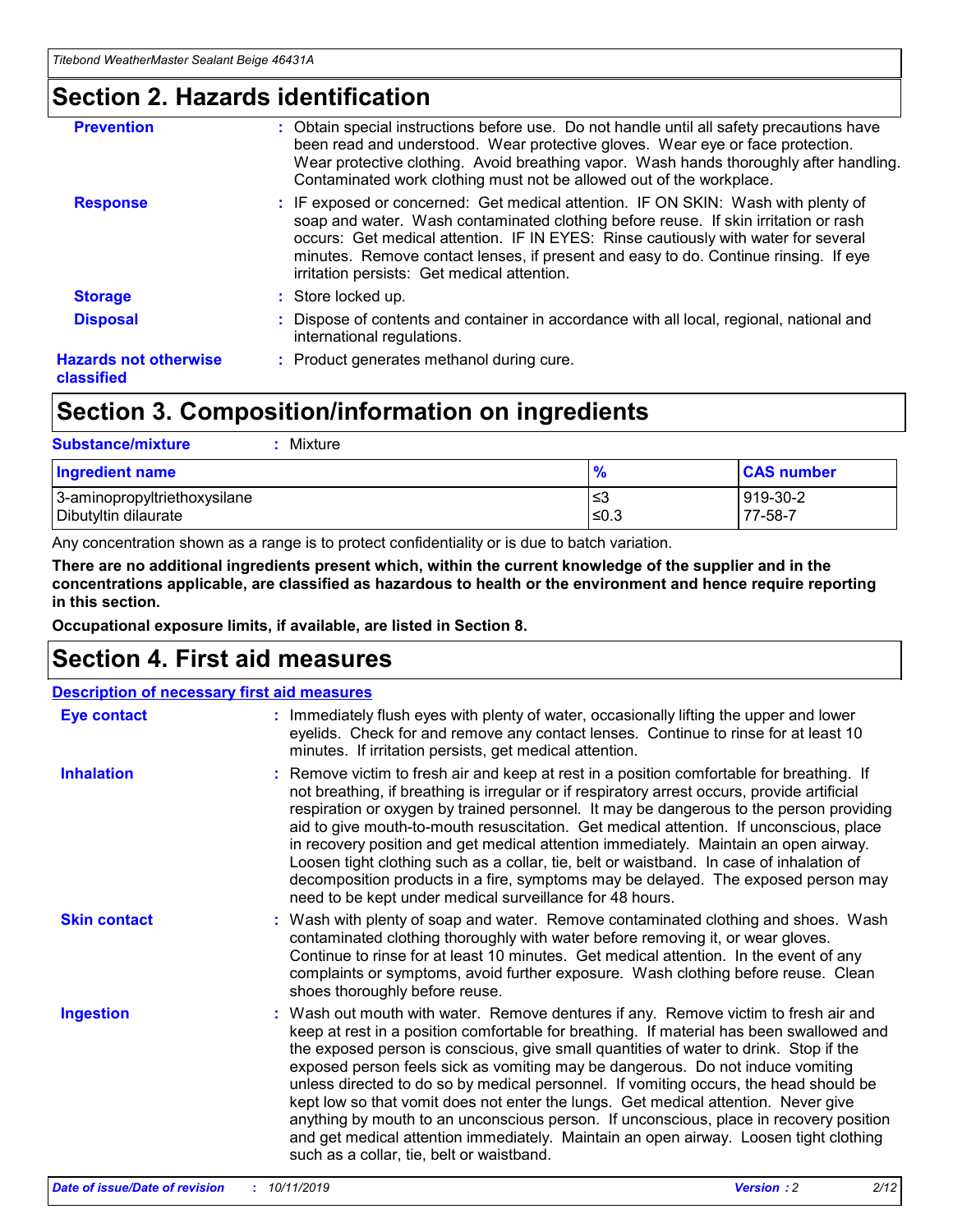## **Section 4. First aid measures**

| Most important symptoms/effects, acute and delayed |  |                                                                                                                                                                                                                                                                                                                                                                                                                 |
|----------------------------------------------------|--|-----------------------------------------------------------------------------------------------------------------------------------------------------------------------------------------------------------------------------------------------------------------------------------------------------------------------------------------------------------------------------------------------------------------|
| <b>Potential acute health effects</b>              |  |                                                                                                                                                                                                                                                                                                                                                                                                                 |
| <b>Eye contact</b>                                 |  | : May cause eye irritation.                                                                                                                                                                                                                                                                                                                                                                                     |
| <b>Inhalation</b>                                  |  | : No known significant effects or critical hazards.                                                                                                                                                                                                                                                                                                                                                             |
| <b>Skin contact</b>                                |  | : May cause skin irritation.                                                                                                                                                                                                                                                                                                                                                                                    |
| <b>Ingestion</b>                                   |  | : No known significant effects or critical hazards.                                                                                                                                                                                                                                                                                                                                                             |
| Over-exposure signs/symptoms                       |  |                                                                                                                                                                                                                                                                                                                                                                                                                 |
| <b>Eye contact</b>                                 |  | : Adverse symptoms may include the following:<br>irritation<br>watering<br>redness                                                                                                                                                                                                                                                                                                                              |
| <b>Inhalation</b>                                  |  | : Adverse symptoms may include the following:<br>reduced fetal weight<br>increase in fetal deaths<br>skeletal malformations                                                                                                                                                                                                                                                                                     |
| <b>Skin contact</b>                                |  | : Adverse symptoms may include the following:<br>irritation<br>redness<br>reduced fetal weight<br>increase in fetal deaths<br>skeletal malformations                                                                                                                                                                                                                                                            |
| <b>Ingestion</b>                                   |  | : Adverse symptoms may include the following:<br>reduced fetal weight<br>increase in fetal deaths<br>skeletal malformations                                                                                                                                                                                                                                                                                     |
|                                                    |  | <b>Indication of immediate medical attention and special treatment needed, if necessary</b>                                                                                                                                                                                                                                                                                                                     |
| <b>Notes to physician</b>                          |  | : In case of inhalation of decomposition products in a fire, symptoms may be delayed.<br>The exposed person may need to be kept under medical surveillance for 48 hours.                                                                                                                                                                                                                                        |
| <b>Specific treatments</b>                         |  | : No specific treatment.                                                                                                                                                                                                                                                                                                                                                                                        |
| <b>Protection of first-aiders</b>                  |  | : No action shall be taken involving any personal risk or without suitable training. If it is<br>suspected that fumes are still present, the rescuer should wear an appropriate mask or<br>self-contained breathing apparatus. It may be dangerous to the person providing aid to<br>give mouth-to-mouth resuscitation. Wash contaminated clothing thoroughly with water<br>before removing it, or wear gloves. |

**See toxicological information (Section 11)**

### **Section 5. Fire-fighting measures**

| <b>Extinguishing media</b>                             |                                                                                                                                                                                                     |
|--------------------------------------------------------|-----------------------------------------------------------------------------------------------------------------------------------------------------------------------------------------------------|
| <b>Suitable extinguishing</b><br>media                 | : Use an extinguishing agent suitable for the surrounding fire.                                                                                                                                     |
| <b>Unsuitable extinguishing</b><br>media               | : None known.                                                                                                                                                                                       |
| <b>Specific hazards arising</b><br>from the chemical   | : In a fire or if heated, a pressure increase will occur and the container may burst.                                                                                                               |
| <b>Hazardous thermal</b><br>decomposition products     | : Decomposition products may include the following materials:<br>carbon dioxide<br>carbon monoxide<br>nitrogen oxides<br>metal oxide/oxides                                                         |
| <b>Special protective actions</b><br>for fire-fighters | : Promptly isolate the scene by removing all persons from the vicinity of the incident if<br>there is a fire. No action shall be taken involving any personal risk or without suitable<br>training. |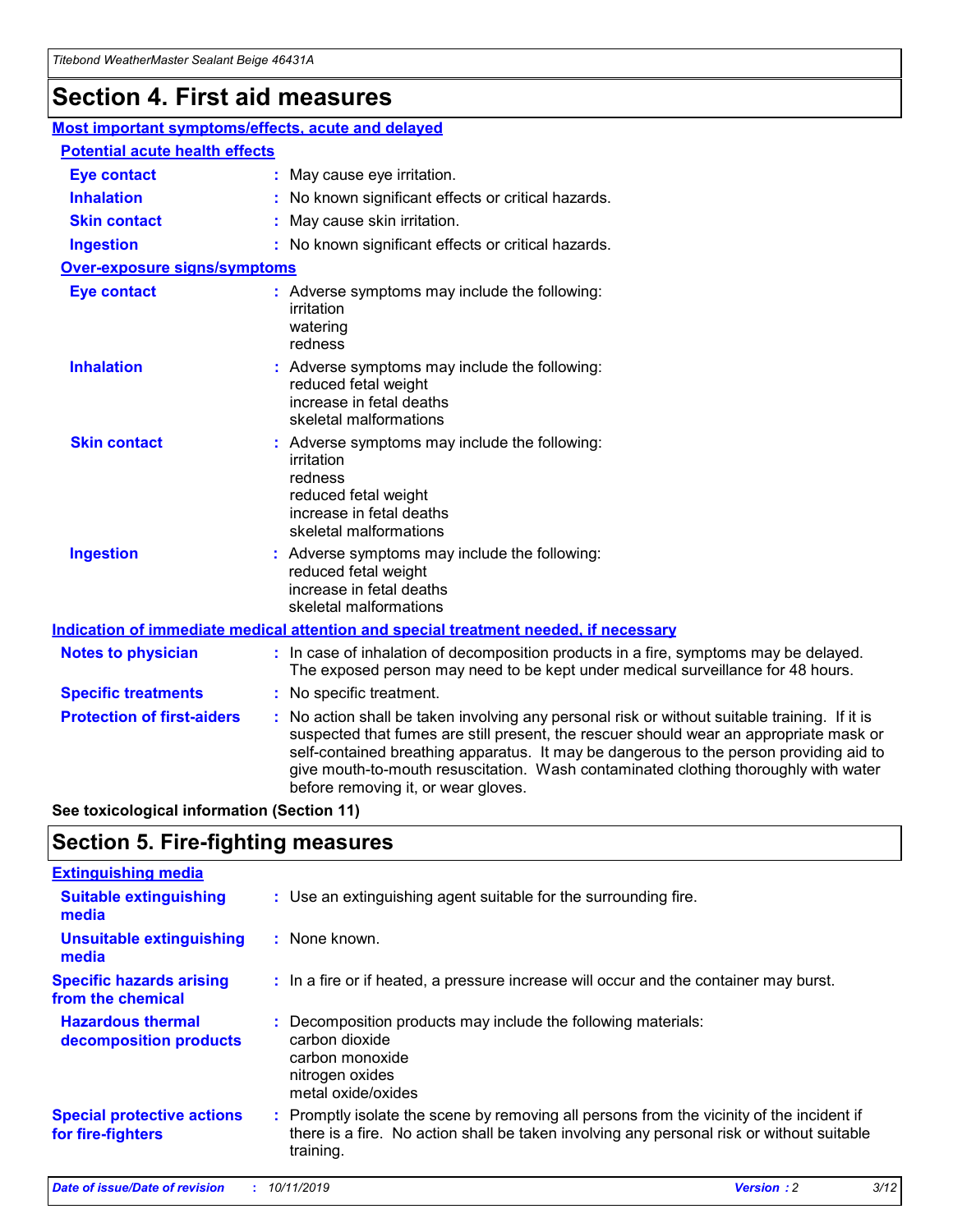### **Section 5. Fire-fighting measures**

**Special protective equipment for fire-fighters** Fire-fighters should wear appropriate protective equipment and self-contained breathing **:** apparatus (SCBA) with a full face-piece operated in positive pressure mode.

### **Section 6. Accidental release measures**

#### **Personal precautions, protective equipment and emergency procedures**

| For non-emergency<br>personnel                               | : No action shall be taken involving any personal risk or without suitable training.<br>Evacuate surrounding areas. Keep unnecessary and unprotected personnel from<br>entering. Do not touch or walk through spilled material. Avoid breathing vapor or mist.<br>Provide adequate ventilation. Wear appropriate respirator when ventilation is<br>inadequate. Put on appropriate personal protective equipment.                                                                                                                                                                                                                                                                                             |
|--------------------------------------------------------------|--------------------------------------------------------------------------------------------------------------------------------------------------------------------------------------------------------------------------------------------------------------------------------------------------------------------------------------------------------------------------------------------------------------------------------------------------------------------------------------------------------------------------------------------------------------------------------------------------------------------------------------------------------------------------------------------------------------|
|                                                              | For emergency responders : If specialized clothing is required to deal with the spillage, take note of any information in<br>Section 8 on suitable and unsuitable materials. See also the information in "For non-<br>emergency personnel".                                                                                                                                                                                                                                                                                                                                                                                                                                                                  |
| <b>Environmental precautions</b>                             | : Avoid dispersal of spilled material and runoff and contact with soil, waterways, drains<br>and sewers. Inform the relevant authorities if the product has caused environmental<br>pollution (sewers, waterways, soil or air).                                                                                                                                                                                                                                                                                                                                                                                                                                                                              |
| <b>Methods and materials for containment and cleaning up</b> |                                                                                                                                                                                                                                                                                                                                                                                                                                                                                                                                                                                                                                                                                                              |
| <b>Small spill</b>                                           | : Stop leak if without risk. Move containers from spill area. Dilute with water and mop up<br>if water-soluble. Alternatively, or if water-insoluble, absorb with an inert dry material and<br>place in an appropriate waste disposal container. Dispose of via a licensed waste<br>disposal contractor.                                                                                                                                                                                                                                                                                                                                                                                                     |
| <b>Large spill</b>                                           | : Stop leak if without risk. Move containers from spill area. Approach release from<br>upwind. Prevent entry into sewers, water courses, basements or confined areas. Wash<br>spillages into an effluent treatment plant or proceed as follows. Contain and collect<br>spillage with non-combustible, absorbent material e.g. sand, earth, vermiculite or<br>diatomaceous earth and place in container for disposal according to local regulations<br>(see Section 13). Dispose of via a licensed waste disposal contractor. Contaminated<br>absorbent material may pose the same hazard as the spilled product. Note: see<br>Section 1 for emergency contact information and Section 13 for waste disposal. |

### **Section 7. Handling and storage**

| <b>Precautions for safe handling</b>                                             |                                                                                                                                                                                                                                                                                                                                                                                                                                                                                                                                                                                                                                                                                                                                                                                                                                                  |
|----------------------------------------------------------------------------------|--------------------------------------------------------------------------------------------------------------------------------------------------------------------------------------------------------------------------------------------------------------------------------------------------------------------------------------------------------------------------------------------------------------------------------------------------------------------------------------------------------------------------------------------------------------------------------------------------------------------------------------------------------------------------------------------------------------------------------------------------------------------------------------------------------------------------------------------------|
| <b>Protective measures</b>                                                       | : Put on appropriate personal protective equipment (see Section 8). Persons with a<br>history of skin sensitization problems should not be employed in any process in which<br>this product is used. Avoid exposure - obtain special instructions before use. Avoid<br>exposure during pregnancy. Do not handle until all safety precautions have been read<br>and understood. Do not get in eyes or on skin or clothing. Do not ingest. Avoid<br>breathing vapor or mist. If during normal use the material presents a respiratory hazard,<br>use only with adequate ventilation or wear appropriate respirator. Keep in the original<br>container or an approved alternative made from a compatible material, kept tightly<br>closed when not in use. Empty containers retain product residue and can be hazardous.<br>Do not reuse container. |
| <b>Advice on general</b><br>occupational hygiene                                 | : Eating, drinking and smoking should be prohibited in areas where this material is<br>handled, stored and processed. Workers should wash hands and face before eating,<br>drinking and smoking. Remove contaminated clothing and protective equipment before<br>entering eating areas. See also Section 8 for additional information on hygiene<br>measures.                                                                                                                                                                                                                                                                                                                                                                                                                                                                                    |
| <b>Conditions for safe storage,</b><br>including any<br><b>incompatibilities</b> | : Store between the following temperatures: 0 to 120 $\degree$ C (32 to 248 $\degree$ F). Store in<br>accordance with local regulations. Store in original container protected from direct<br>sunlight in a dry, cool and well-ventilated area, away from incompatible materials (see<br>Section 10) and food and drink. Store locked up. Keep container tightly closed and<br>sealed until ready for use. Containers that have been opened must be carefully<br>resealed and kept upright to prevent leakage. Do not store in unlabeled containers.<br>Use appropriate containment to avoid environmental contamination. See Section 10 for<br>incompatible materials before handling or use.                                                                                                                                                   |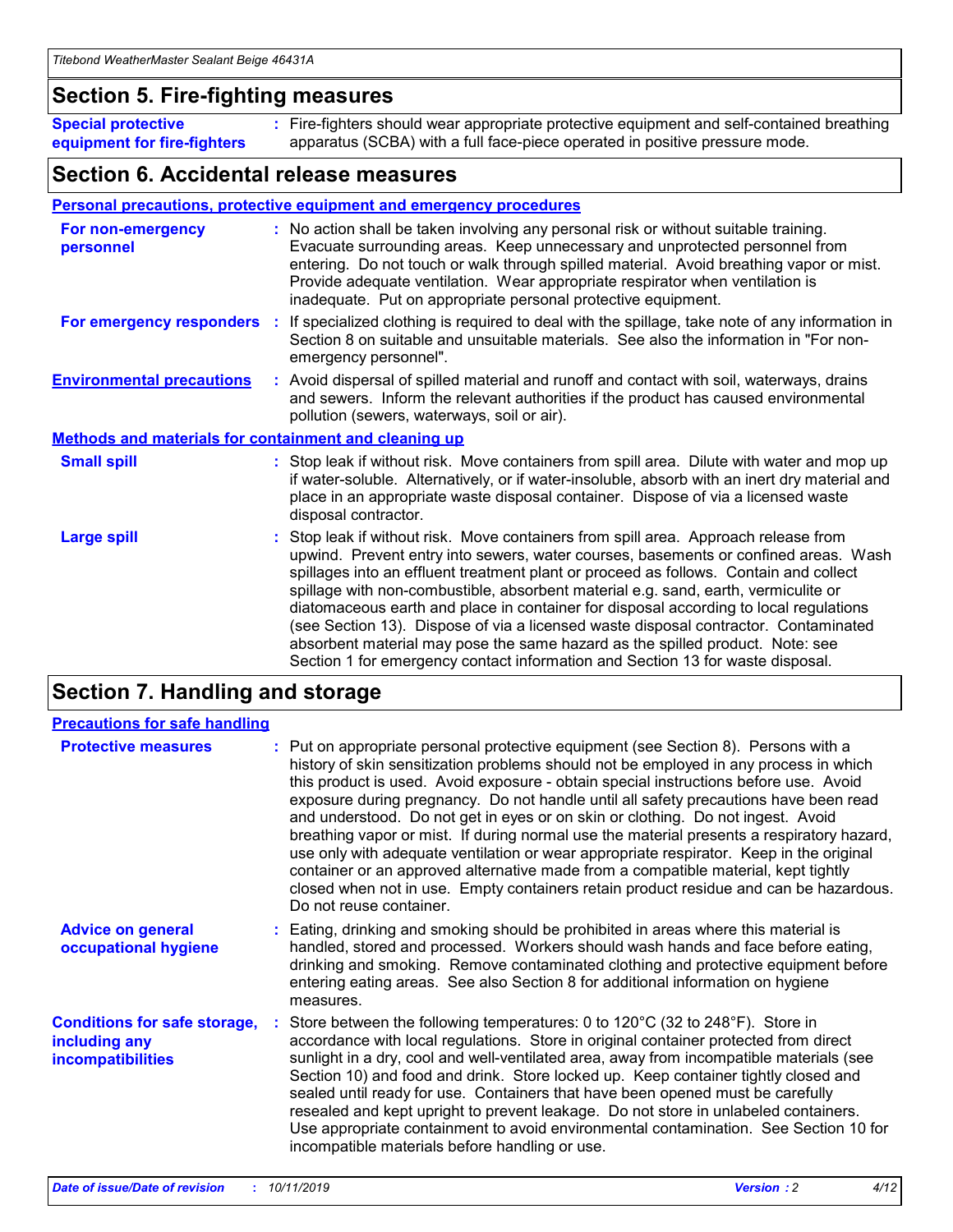## **Section 8. Exposure controls/personal protection**

#### **Control parameters**

#### **Occupational exposure limits**

| <b>Ingredient name</b>                               |    |                        | <b>Exposure limits</b>                                                                                                                                                                                                                                                                                                                                                                                                                                                                                                                                                                                                 |
|------------------------------------------------------|----|------------------------|------------------------------------------------------------------------------------------------------------------------------------------------------------------------------------------------------------------------------------------------------------------------------------------------------------------------------------------------------------------------------------------------------------------------------------------------------------------------------------------------------------------------------------------------------------------------------------------------------------------------|
| 3-aminopropyltriethoxysilane<br>Dibutyltin dilaurate |    |                        | None.<br>ACGIH TLV (United States, 3/2019). Absorbed through skin.<br>Notes: as Sn<br>TWA: $0.1 \text{ mg/m}^3$ , (as Sn) 8 hours.<br>STEL: 0.2 mg/m <sup>3</sup> , (as Sn) 15 minutes.<br>NIOSH REL (United States, 10/2016). Absorbed through skin.<br>Notes: as Sn<br>TWA: 0.1 mg/m <sup>3</sup> , (as Sn) 10 hours.<br>OSHA PEL (United States, 5/2018). Notes: as Sn<br>TWA: 0.1 mg/m <sup>3</sup> , (as Sn) 8 hours.<br>OSHA PEL 1989 (United States, 3/1989). Absorbed through skin.<br>Notes: measured as Sn<br>TWA: 0.1 mg/m <sup>3</sup> , (measured as Sn) 8 hours. Form: Organic                           |
| <b>Appropriate engineering</b><br>controls           |    |                        | : If user operations generate dust, fumes, gas, vapor or mist, use process enclosures,<br>local exhaust ventilation or other engineering controls to keep worker exposure to<br>airborne contaminants below any recommended or statutory limits.                                                                                                                                                                                                                                                                                                                                                                       |
| <b>Environmental exposure</b><br>controls            |    |                        | Emissions from ventilation or work process equipment should be checked to ensure<br>they comply with the requirements of environmental protection legislation. In some<br>cases, fume scrubbers, filters or engineering modifications to the process equipment<br>will be necessary to reduce emissions to acceptable levels.                                                                                                                                                                                                                                                                                          |
| <b>Individual protection measures</b>                |    |                        |                                                                                                                                                                                                                                                                                                                                                                                                                                                                                                                                                                                                                        |
| <b>Hygiene measures</b>                              |    |                        | : Wash hands, forearms and face thoroughly after handling chemical products, before<br>eating, smoking and using the lavatory and at the end of the working period.<br>Appropriate techniques should be used to remove potentially contaminated clothing.<br>Contaminated work clothing should not be allowed out of the workplace. Wash<br>contaminated clothing before reusing. Ensure that eyewash stations and safety<br>showers are close to the workstation location.                                                                                                                                            |
| <b>Eye/face protection</b>                           |    |                        | Safety eyewear complying with an approved standard should be used when a risk<br>assessment indicates this is necessary to avoid exposure to liquid splashes, mists,<br>gases or dusts. If contact is possible, the following protection should be worn, unless<br>the assessment indicates a higher degree of protection: chemical splash goggles.                                                                                                                                                                                                                                                                    |
| <b>Skin protection</b>                               |    |                        |                                                                                                                                                                                                                                                                                                                                                                                                                                                                                                                                                                                                                        |
| <b>Hand protection</b>                               |    |                        | : Chemical-resistant, impervious gloves complying with an approved standard should be<br>worn at all times when handling chemical products if a risk assessment indicates this is<br>necessary. Considering the parameters specified by the glove manufacturer, check<br>during use that the gloves are still retaining their protective properties. It should be<br>noted that the time to breakthrough for any glove material may be different for different<br>glove manufacturers. In the case of mixtures, consisting of several substances, the<br>protection time of the gloves cannot be accurately estimated. |
| <b>Body protection</b>                               |    | handling this product. | Personal protective equipment for the body should be selected based on the task being<br>performed and the risks involved and should be approved by a specialist before                                                                                                                                                                                                                                                                                                                                                                                                                                                |
| <b>Other skin protection</b>                         |    |                        | : Appropriate footwear and any additional skin protection measures should be selected<br>based on the task being performed and the risks involved and should be approved by a<br>specialist before handling this product.                                                                                                                                                                                                                                                                                                                                                                                              |
| <b>Respiratory protection</b>                        | ÷. | aspects of use.        | Based on the hazard and potential for exposure, select a respirator that meets the<br>appropriate standard or certification. Respirators must be used according to a<br>respiratory protection program to ensure proper fitting, training, and other important                                                                                                                                                                                                                                                                                                                                                         |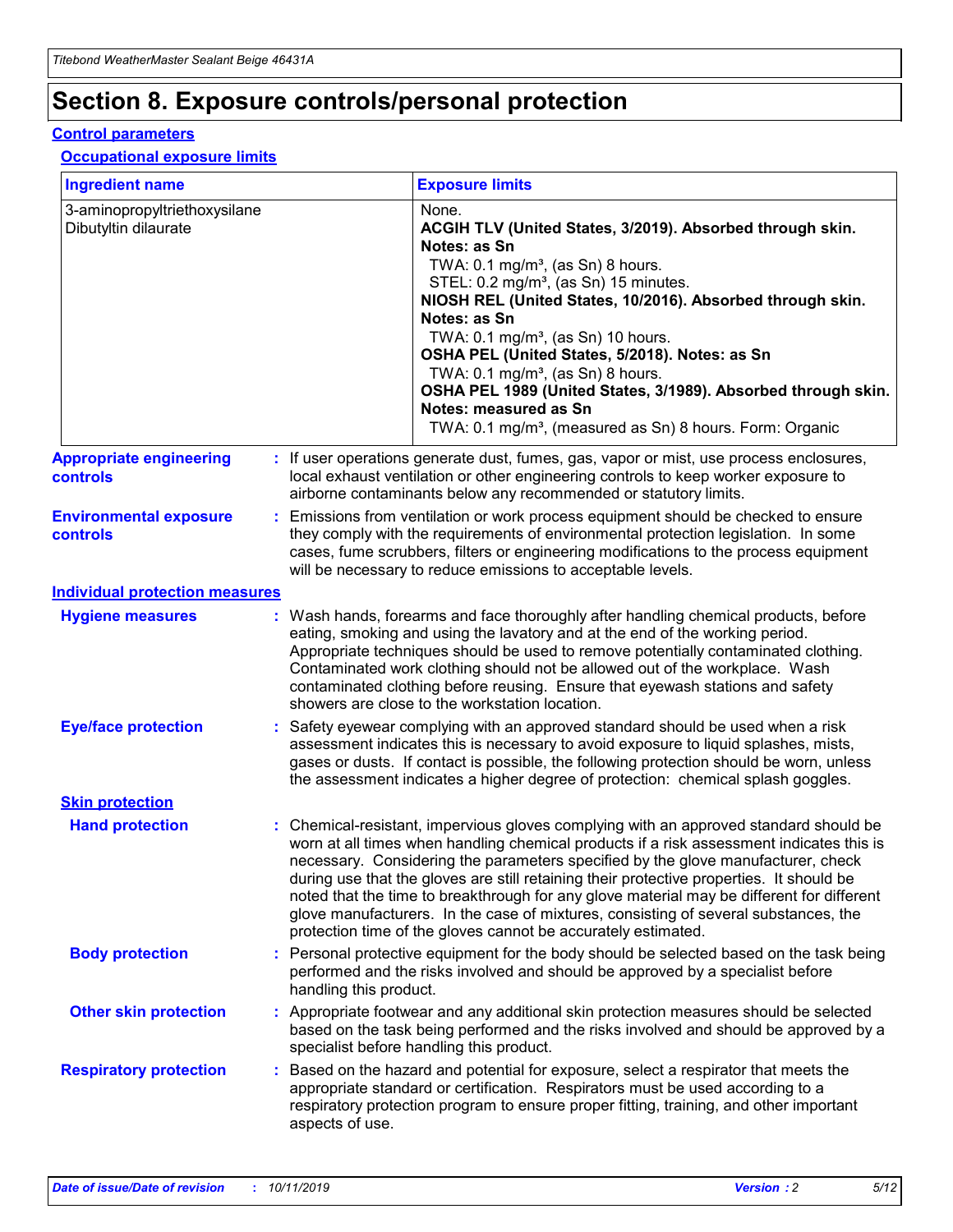### **Section 9. Physical and chemical properties**

#### **Appearance**

| <b>Physical state</b>                                  | : Liquid. [Paste.]                                              |
|--------------------------------------------------------|-----------------------------------------------------------------|
| <b>Color</b>                                           | Beige.                                                          |
| Odor                                                   | None [Slight]                                                   |
| <b>Odor threshold</b>                                  | $:$ Not available.                                              |
| рH                                                     | : Not applicable.                                               |
| <b>Melting point</b>                                   | : Not available.                                                |
| <b>Boiling point</b>                                   | : >100°C (>212°F)                                               |
| <b>Flash point</b>                                     | : Closed cup: >200°C (>392°F) [Setaflash.]                      |
| <b>Evaporation rate</b>                                | $:$ <1 (butyl acetate = 1)                                      |
| <b>Flammability (solid, gas)</b>                       | : Not available.                                                |
| <b>Lower and upper explosive</b><br>(flammable) limits | : Not available.                                                |
| <b>VOC (less water, less</b><br>exempt solvents)       | $: 0$ g/l                                                       |
| <b>Volatility</b>                                      | $: 0\%$ (w/w)                                                   |
| <b>Vapor density</b>                                   | : Not available.                                                |
| <b>Relative density</b>                                | : 1.4329                                                        |
| <b>Solubility</b>                                      | Insoluble in the following materials: cold water and hot water. |
| <b>Solubility in water</b>                             | : Not available.                                                |
| <b>Partition coefficient: n-</b><br>octanol/water      | : Not available.                                                |
|                                                        |                                                                 |
| <b>Auto-ignition temperature</b>                       | : Not available.                                                |
| <b>Decomposition temperature</b>                       | : Not available.                                                |

### **Section 10. Stability and reactivity**

| <b>Reactivity</b>                            |    | : No specific test data related to reactivity available for this product or its ingredients.            |
|----------------------------------------------|----|---------------------------------------------------------------------------------------------------------|
| <b>Chemical stability</b>                    |    | : The product is stable.                                                                                |
| <b>Possibility of hazardous</b><br>reactions |    | : Under normal conditions of storage and use, hazardous reactions will not occur.                       |
| <b>Conditions to avoid</b>                   |    | : No specific data.                                                                                     |
| <b>Incompatible materials</b>                | ÷. | No specific data.                                                                                       |
| <b>Hazardous decomposition</b><br>products   |    | Under normal conditions of storage and use, hazardous decomposition products should<br>not be produced. |

## **Section 11. Toxicological information**

#### **Information on toxicological effects**

#### **Acute toxicity**

| <b>Product/ingredient name</b> | <b>Result</b>           | <b>Species</b> | <b>Dose</b>                | <b>Exposure</b> |
|--------------------------------|-------------------------|----------------|----------------------------|-----------------|
| 3-aminopropyltriethoxysilane   | <b>ILD50 Dermal</b>     | Rabbit         | 4.29 g/kg                  |                 |
| Dibutyltin dilaurate           | ILD50 Oral<br>LD50 Oral | Rat<br>Rat     | $1.57$ g/kg<br>175 $mg/kg$ |                 |
|                                |                         |                |                            |                 |

**Irritation/Corrosion**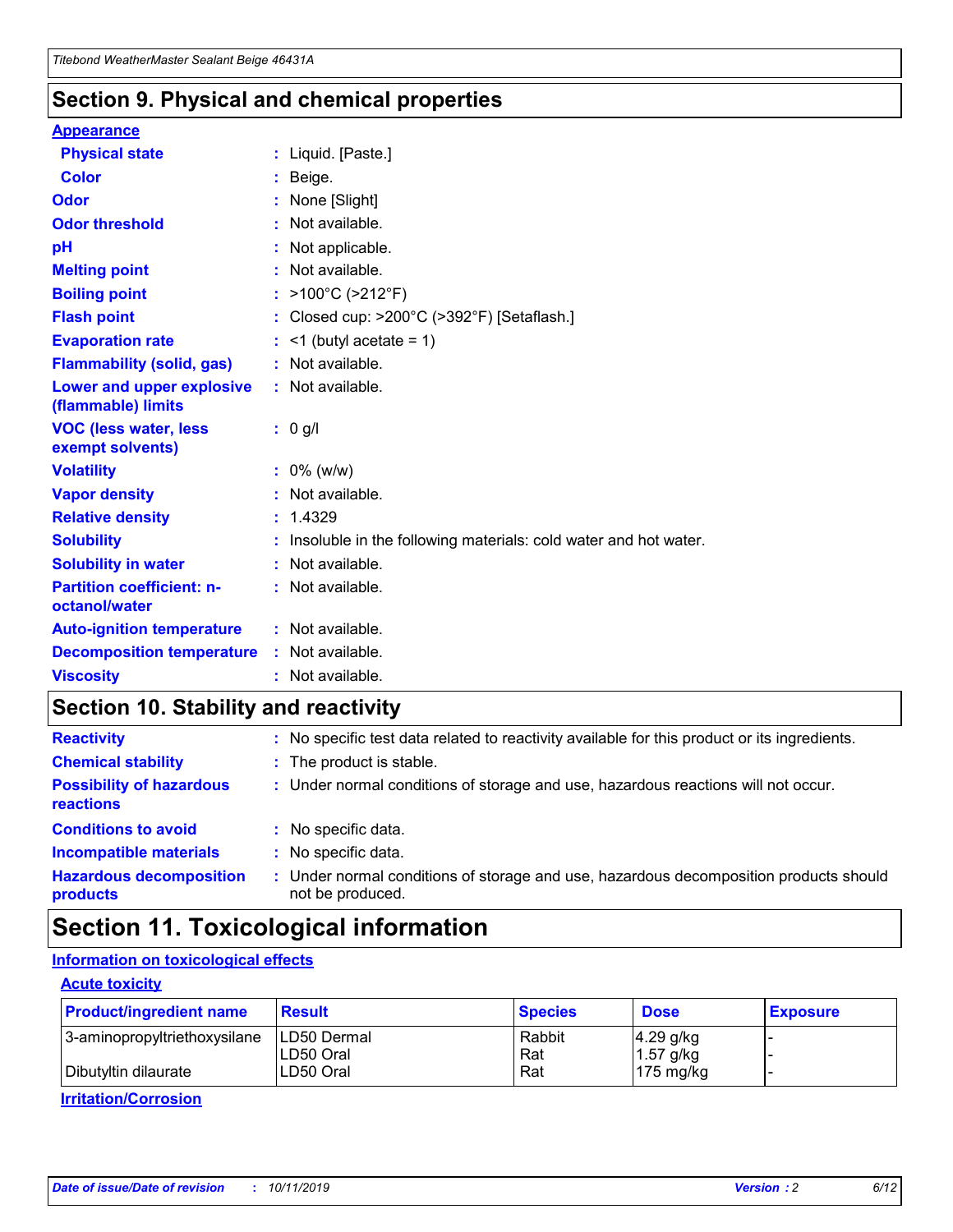## **Section 11. Toxicological information**

| <b>Product/ingredient name</b> | <b>Result</b>            | <b>Species</b> | <b>Score</b> | <b>Exposure</b>           | <b>Observation</b> |
|--------------------------------|--------------------------|----------------|--------------|---------------------------|--------------------|
| 3-aminopropyltriethoxysilane   | Eyes - Mild irritant     | Rabbit         |              | $100$ mg                  |                    |
|                                | Eyes - Severe irritant   | Rabbit         |              | 24 hours 750              |                    |
|                                |                          |                |              | ug                        |                    |
|                                | Skin - Severe irritant   | Rabbit         |              | 24 hours 5                | -                  |
| Dibutyltin dilaurate           | Eyes - Moderate irritant | Rabbit         |              | mq<br><b>24 hours 100</b> |                    |
|                                |                          |                |              | mg                        |                    |
|                                | Skin - Severe irritant   | Rabbit         |              | 500 mg                    |                    |

#### **Sensitization**

Not available.

#### **Mutagenicity**

Not available.

#### **Carcinogenicity**

Not available.

#### **Reproductive toxicity**

Not available.

#### **Teratogenicity**

Not available.

#### **Specific target organ toxicity (single exposure)**

Not available.

#### **Specific target organ toxicity (repeated exposure)**

| <b>Name</b>                                                                  |                                                                                                                             | <b>Category</b> | <b>Route of</b><br>exposure  | <b>Target organs</b> |
|------------------------------------------------------------------------------|-----------------------------------------------------------------------------------------------------------------------------|-----------------|------------------------------|----------------------|
| Dibutyltin dilaurate                                                         |                                                                                                                             | Category 1      | $\qquad \qquad \blacksquare$ | respiratory system   |
| <b>Aspiration hazard</b><br>Not available.                                   |                                                                                                                             |                 |                              |                      |
| <b>Information on the likely</b><br>routes of exposure                       | : Not available.                                                                                                            |                 |                              |                      |
| <b>Potential acute health effects</b>                                        |                                                                                                                             |                 |                              |                      |
| <b>Eye contact</b>                                                           | : May cause eye irritation.                                                                                                 |                 |                              |                      |
| <b>Inhalation</b>                                                            | : No known significant effects or critical hazards.                                                                         |                 |                              |                      |
| <b>Skin contact</b>                                                          | : May cause skin irritation.                                                                                                |                 |                              |                      |
| <b>Ingestion</b>                                                             | : No known significant effects or critical hazards.                                                                         |                 |                              |                      |
| Symptoms related to the physical, chemical and toxicological characteristics |                                                                                                                             |                 |                              |                      |
| <b>Eye contact</b>                                                           | : Adverse symptoms may include the following:<br>irritation<br>watering<br>redness                                          |                 |                              |                      |
| <b>Inhalation</b>                                                            | : Adverse symptoms may include the following:<br>reduced fetal weight<br>increase in fetal deaths<br>skeletal malformations |                 |                              |                      |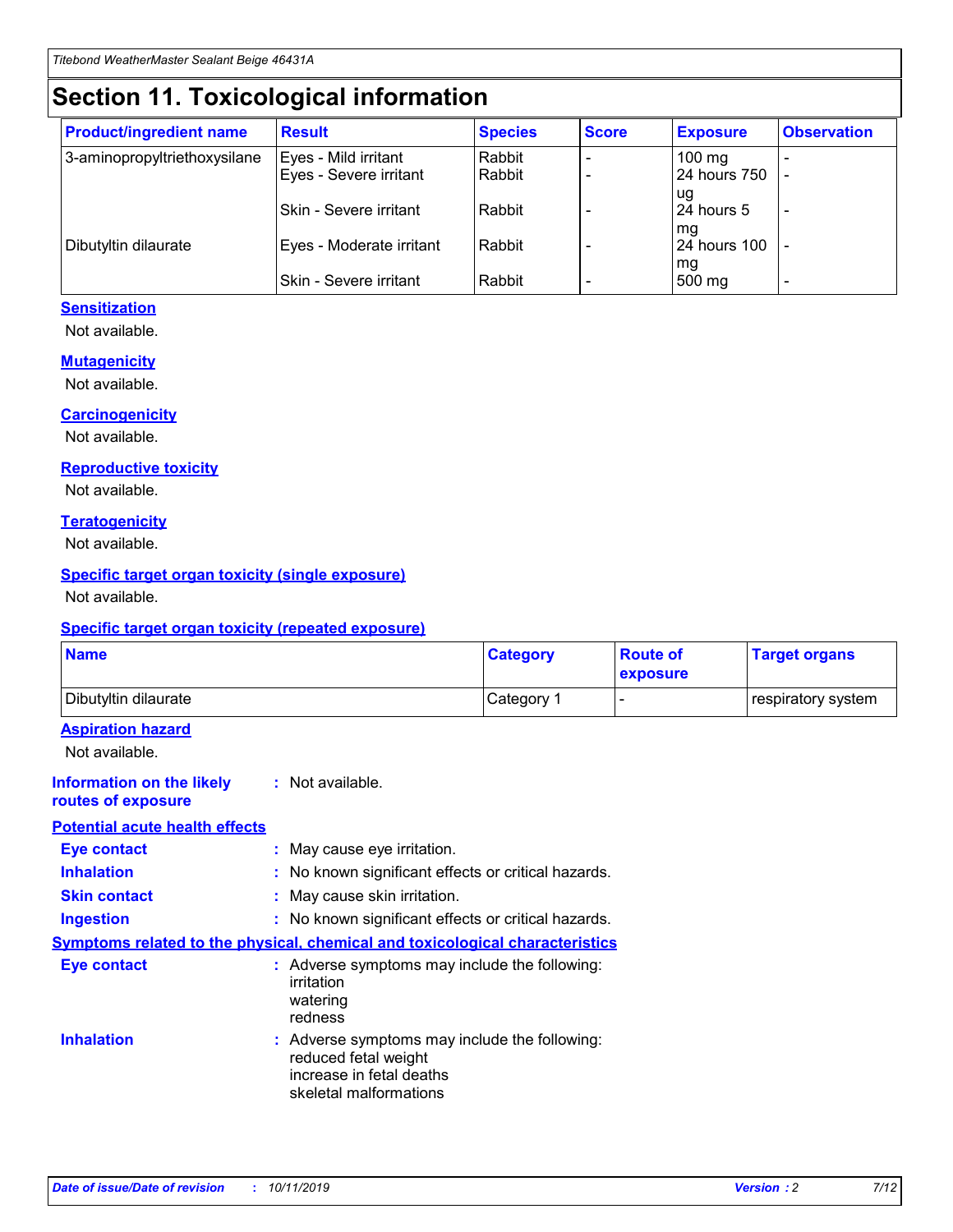## **Section 11. Toxicological information**

| <b>Skin contact</b>                     | : Adverse symptoms may include the following:                                                            |
|-----------------------------------------|----------------------------------------------------------------------------------------------------------|
|                                         | irritation                                                                                               |
|                                         | redness                                                                                                  |
|                                         | reduced fetal weight                                                                                     |
|                                         | increase in fetal deaths                                                                                 |
|                                         | skeletal malformations                                                                                   |
| <b>Ingestion</b>                        | : Adverse symptoms may include the following:                                                            |
|                                         | reduced fetal weight                                                                                     |
|                                         | increase in fetal deaths                                                                                 |
|                                         | skeletal malformations                                                                                   |
|                                         | Delayed and immediate effects and also chronic effects from short and long term exposure                 |
| <b>Short term exposure</b>              |                                                                                                          |
| <b>Potential immediate</b>              | : Not available.                                                                                         |
| effects                                 |                                                                                                          |
| <b>Potential delayed effects</b>        | : Not available.                                                                                         |
| Long term exposure                      |                                                                                                          |
| <b>Potential immediate</b>              | : Not available.                                                                                         |
| effects                                 |                                                                                                          |
| <b>Potential delayed effects</b>        | : Not available.                                                                                         |
| <b>Potential chronic health effects</b> |                                                                                                          |
| Not available.                          |                                                                                                          |
| <b>General</b>                          | : Once sensitized, a severe allergic reaction may occur when subsequently exposed to<br>very low levels. |
| <b>Carcinogenicity</b>                  | : No known significant effects or critical hazards.                                                      |
| <b>Mutagenicity</b>                     | : No known significant effects or critical hazards.                                                      |
| <b>Teratogenicity</b>                   | May damage the unborn child.                                                                             |
| <b>Developmental effects</b>            | : No known significant effects or critical hazards.                                                      |
| <b>Fertility effects</b>                | May damage fertility.                                                                                    |
| <b>Numerical measures of toxicity</b>   |                                                                                                          |
| <b>Acute toxicity estimates</b>         |                                                                                                          |
| الملحلة والمستحيط والمسالم              |                                                                                                          |

Not available.

## **Section 12. Ecological information**

#### **Toxicity**

| <b>Product/ingredient name</b> | <b>Result</b>                     | <b>Species</b>                       | <b>Exposure</b> |
|--------------------------------|-----------------------------------|--------------------------------------|-----------------|
| Dibutyltin dilaurate           | Chronic EC10 > 2 mg/l Fresh water | Algae - Scenedesmus<br>I subspicatus | l 96 hours      |

### **Persistence and degradability**

| <b>Product/ingredient name</b> | <b>Test</b>                                                                    | <b>Result</b>  |                   | <b>Dose</b> | <b>Inoculum</b>         |
|--------------------------------|--------------------------------------------------------------------------------|----------------|-------------------|-------------|-------------------------|
| Dibutyltin dilaurate           | OECD 301F<br>Ready<br>Biodegradability -<br>Manometric<br>Respirometry<br>Test | 23 % - 28 days |                   |             |                         |
| <b>Product/ingredient name</b> | <b>Aquatic half-life</b>                                                       |                | <b>Photolysis</b> |             | <b>Biodegradability</b> |
| Dibutyltin dilaurate           |                                                                                |                |                   |             | Inherent                |

#### **Bioaccumulative potential**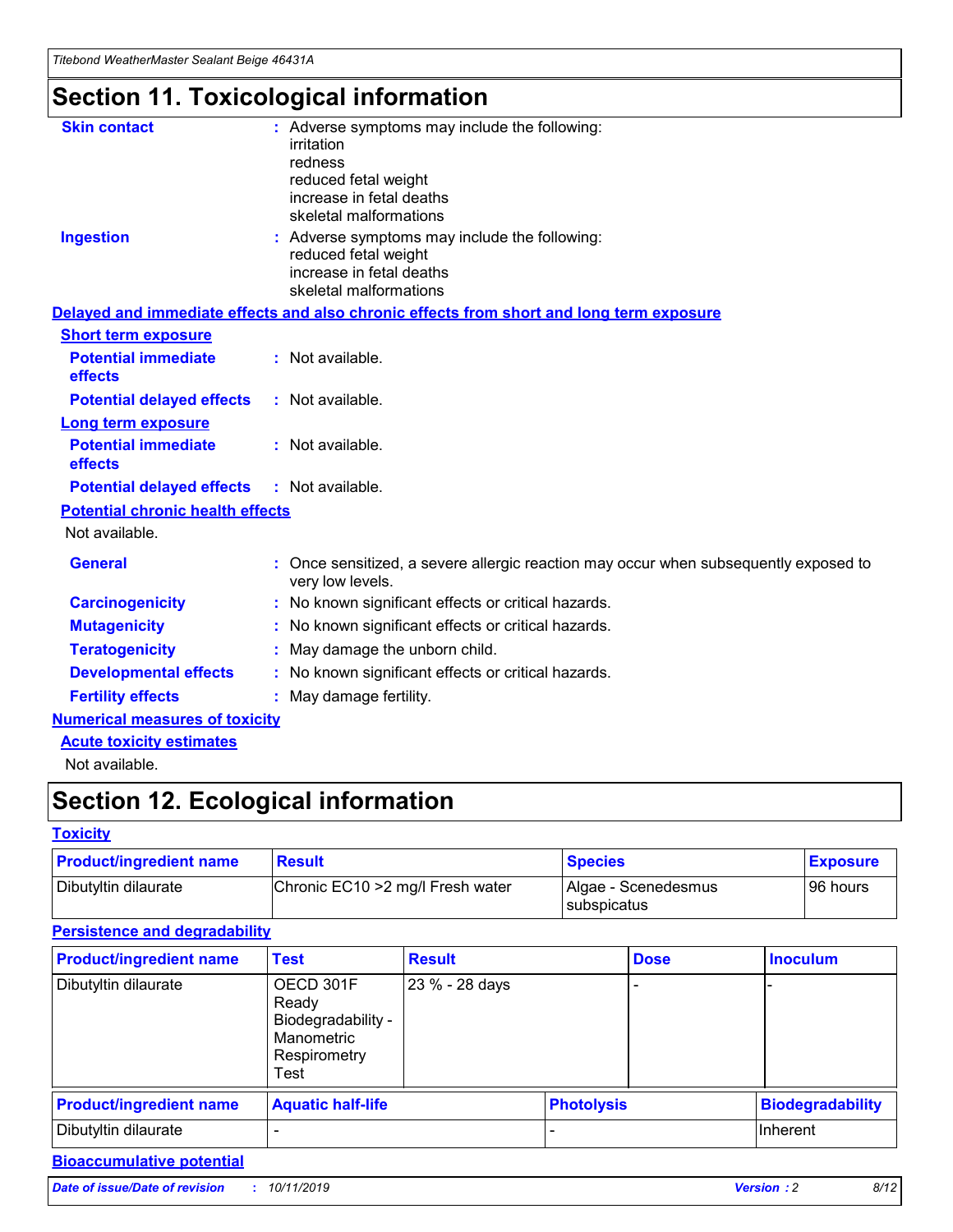## **Section 12. Ecological information**

| <b>Product/ingredient name</b> | $LoaPow$ | <b>BCF</b> | <b>Potential</b> |
|--------------------------------|----------|------------|------------------|
| 3-aminopropyltriethoxysilane   | 1.7      | 3.4        | low              |
| Dibutyltin dilaurate           | 4.44     | 2.91       | low              |

#### **Mobility in soil**

| <i></i>                                                       |                                                     |
|---------------------------------------------------------------|-----------------------------------------------------|
| <b>Soil/water partition</b><br>coefficient (K <sub>oc</sub> ) | : Not available.                                    |
| <b>Other adverse effects</b>                                  | : No known significant effects or critical hazards. |

### **Section 13. Disposal considerations**

**Disposal methods :**

The generation of waste should be avoided or minimized wherever possible. Disposal of this product, solutions and any by-products should at all times comply with the requirements of environmental protection and waste disposal legislation and any regional local authority requirements. Dispose of surplus and non-recyclable products via a licensed waste disposal contractor. Waste should not be disposed of untreated to the sewer unless fully compliant with the requirements of all authorities with jurisdiction. Waste packaging should be recycled. Incineration or landfill should only be considered when recycling is not feasible. This material and its container must be disposed of in a safe way. Care should be taken when handling emptied containers that have not been cleaned or rinsed out. Empty containers or liners may retain some product residues. Avoid dispersal of spilled material and runoff and contact with soil, waterways, drains and sewers.

## **Section 14. Transport information**

|                                      | <b>DOT</b><br><b>Classification</b> | <b>TDG</b><br><b>Classification</b> | <b>Mexico</b><br><b>Classification</b> | <b>ADR/RID</b>               | <b>IMDG</b>    | <b>IATA</b>              |
|--------------------------------------|-------------------------------------|-------------------------------------|----------------------------------------|------------------------------|----------------|--------------------------|
| <b>UN number</b>                     | Not regulated.                      | Not regulated.                      | Not regulated.                         | Not regulated.               | Not regulated. | Not regulated.           |
| <b>UN proper</b><br>shipping name    |                                     |                                     |                                        |                              |                |                          |
| <b>Transport</b><br>hazard class(es) | $\blacksquare$                      | $\overline{\phantom{0}}$            | $\overline{\phantom{a}}$               | $\qquad \qquad \blacksquare$ | $\blacksquare$ | $\overline{\phantom{0}}$ |
| <b>Packing group</b>                 | $\overline{\phantom{a}}$            | -                                   |                                        | -                            |                | -                        |
| <b>Environmental</b><br>hazards      | No.                                 | No.                                 | No.                                    | No.                          | No.            | No.                      |

## **Section 15. Regulatory information**

#### **U.S. Federal regulations**

#### **SARA 302/304**

#### **Composition/information on ingredients**

No products were found.

**SARA 304 RQ :** Not applicable.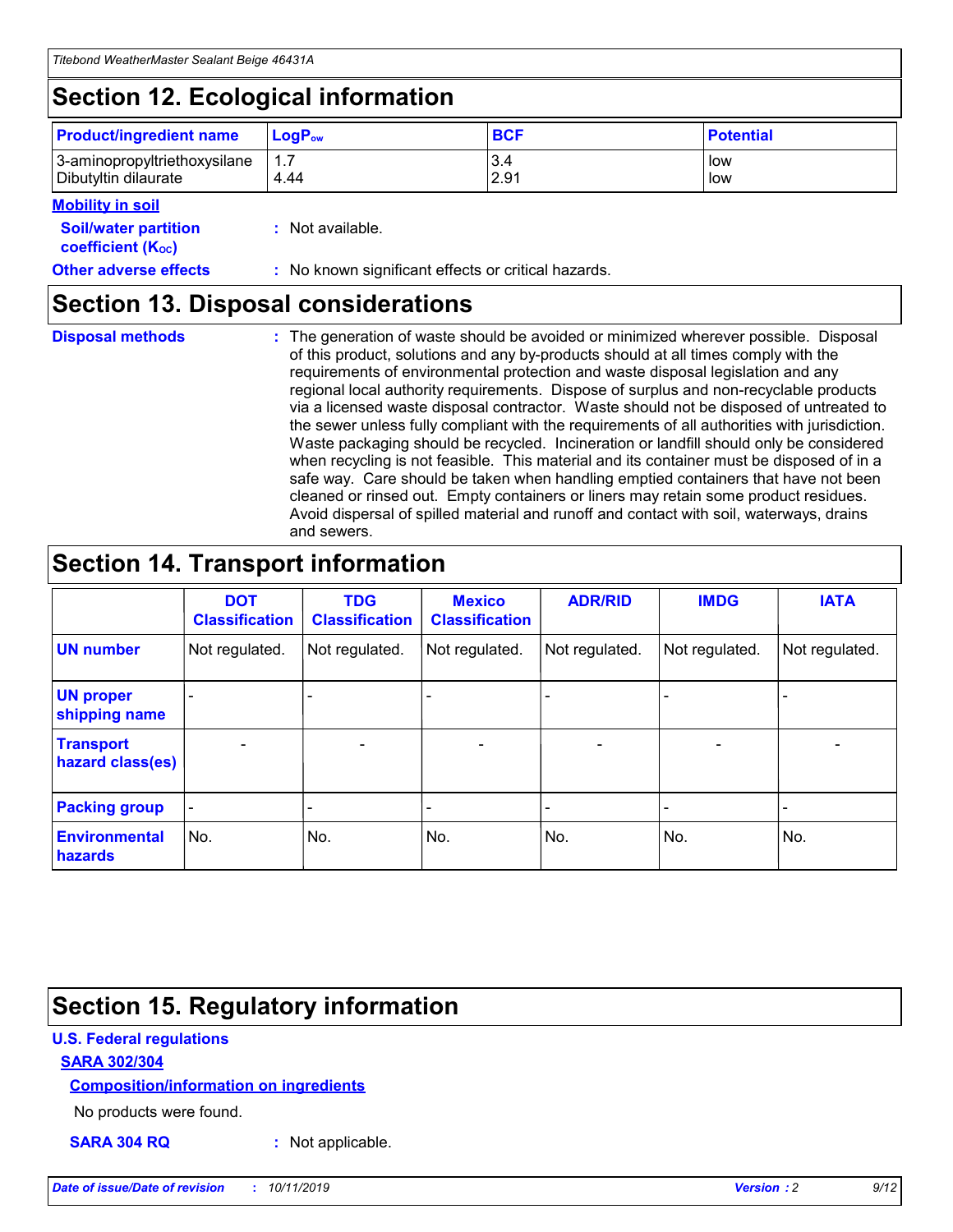## **Section 15. Regulatory information**

#### **SARA 311/312**

**Classification :** EYE IRRITATION - Category 2B SKIN SENSITIZATION - Category 1 TOXIC TO REPRODUCTION (Fertility) - Category 1B TOXIC TO REPRODUCTION (Unborn child) - Category 1B

#### **Composition/information on ingredients**

| <b>Name</b>                  | $\frac{9}{6}$ | <b>Classification</b>                                                                                            |
|------------------------------|---------------|------------------------------------------------------------------------------------------------------------------|
| 3-aminopropyltriethoxysilane | $\leq$ 3      | <b>FLAMMABLE LIQUIDS - Category 4</b><br><b>ACUTE TOXICITY (oral) - Category 4</b>                               |
|                              |               | SKIN IRRITATION - Category 2<br>EYE IRRITATION - Category 2A                                                     |
| Dibutyltin dilaurate         | ≤0.3          | ACUTE TOXICITY (oral) - Category 3<br>SKIN CORROSION - Category 1C                                               |
|                              |               | SERIOUS EYE DAMAGE - Category 1<br>SKIN SENSITIZATION - Category 1<br><b>GERM CELL MUTAGENICITY - Category 2</b> |
|                              |               | TOXIC TO REPRODUCTION (Fertility) - Category 1B<br>TOXIC TO REPRODUCTION (Unborn child) - Category 1B            |
|                              |               | SPECIFIC TARGET ORGAN TOXICITY (REPEATED<br>EXPOSURE) (respiratory system) - Category 1                          |

#### **State regulations**

| <b>Massachusetts</b> | : None of the components are listed. |
|----------------------|--------------------------------------|
| <b>New York</b>      | : None of the components are listed. |
| <b>New Jersey</b>    | : None of the components are listed. |
| <b>Pennsylvania</b>  | : None of the components are listed. |

#### **California Prop. 65**

**A** WARNING: This product can expose you to methanol, which is known to the State of California to cause birth defects or other reproductive harm. For more information go to www.P65Warnings.ca.gov.

| <b>Ingredient name</b> | No significant risk Maximum<br>level | acceptable dosage<br>level |
|------------------------|--------------------------------------|----------------------------|
| methanol               |                                      | Yes.                       |

#### **International regulations**

**Chemical Weapon Convention List Schedules I, II & III Chemicals** Not listed.

#### **Montreal Protocol**

Not listed.

#### **Stockholm Convention on Persistent Organic Pollutants**

Not listed.

#### **UNECE Aarhus Protocol on POPs and Heavy Metals**

Not listed.

#### **Inventory list**

### **China :** All components are listed or exempted.

**United States TSCA 8(b) inventory :** All components are active or exempted.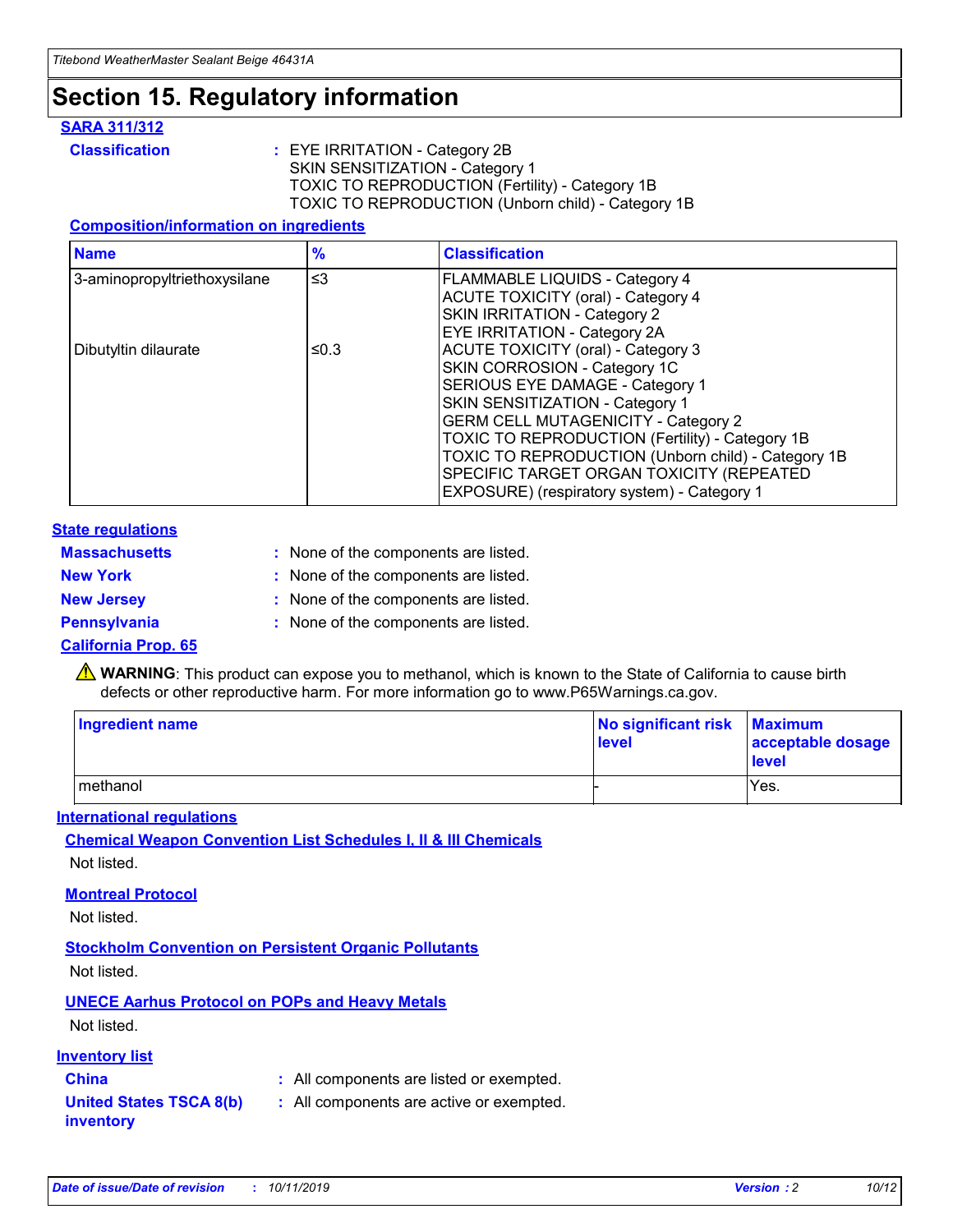## **Section 16. Other information**

**Hazardous Material Information System (U.S.A.)**



**Caution: HMIS® ratings are based on a 0-4 rating scale, with 0 representing minimal hazards or risks, and 4 representing significant hazards or risks. Although HMIS® ratings and the associated label are not required on SDSs or products leaving a facility under 29 CFR 1910.1200, the preparer may choose to provide them. HMIS® ratings are to be used with a fully implemented HMIS® program. HMIS® is a registered trademark and service mark of the American Coatings Association, Inc.**

**The customer is responsible for determining the PPE code for this material. For more information on HMIS® Personal Protective Equipment (PPE) codes, consult the HMIS® Implementation Manual.**

#### **National Fire Protection Association (U.S.A.)**



**Reprinted with permission from NFPA 704-2001, Identification of the Hazards of Materials for Emergency Response Copyright ©1997, National Fire Protection Association, Quincy, MA 02269. This reprinted material is not the complete and official position of the National Fire Protection Association, on the referenced subject which is represented only by the standard in its entirety.**

**Copyright ©2001, National Fire Protection Association, Quincy, MA 02269. This warning system is intended to be interpreted and applied only by properly trained individuals to identify fire, health and reactivity hazards of chemicals. The user is referred to certain limited number of chemicals with recommended classifications in NFPA 49 and NFPA 325, which would be used as a guideline only. Whether the chemicals are classified by NFPA or not, anyone using the 704 systems to classify chemicals does so at their own risk.**

**Procedure used to derive the classification**

| <b>Classification</b>                                                                                                                                                    |                                                                                                                                                  | <b>Justification</b>                                                                                                                                                                                                                                                                                                                                                                                                 |  |
|--------------------------------------------------------------------------------------------------------------------------------------------------------------------------|--------------------------------------------------------------------------------------------------------------------------------------------------|----------------------------------------------------------------------------------------------------------------------------------------------------------------------------------------------------------------------------------------------------------------------------------------------------------------------------------------------------------------------------------------------------------------------|--|
| EYE IRRITATION - Category 2B<br>SKIN SENSITIZATION - Category 1<br>TOXIC TO REPRODUCTION (Fertility) - Category 1B<br>TOXIC TO REPRODUCTION (Unborn child) - Category 1B |                                                                                                                                                  | Expert judgment<br>Expert judgment<br>Expert judgment<br>Expert judgment                                                                                                                                                                                                                                                                                                                                             |  |
| <b>History</b>                                                                                                                                                           |                                                                                                                                                  |                                                                                                                                                                                                                                                                                                                                                                                                                      |  |
| Date of printing                                                                                                                                                         | : 4/22/2022                                                                                                                                      |                                                                                                                                                                                                                                                                                                                                                                                                                      |  |
| Date of issue/Date of<br>revision                                                                                                                                        | : 10/11/2019                                                                                                                                     |                                                                                                                                                                                                                                                                                                                                                                                                                      |  |
| Date of previous issue                                                                                                                                                   | : 10/16/2020                                                                                                                                     |                                                                                                                                                                                                                                                                                                                                                                                                                      |  |
| <b>Version</b>                                                                                                                                                           | $\therefore$ 2                                                                                                                                   |                                                                                                                                                                                                                                                                                                                                                                                                                      |  |
| <b>Key to abbreviations</b>                                                                                                                                              | $\therefore$ ATE = Acute Toxicity Estimate<br><b>BCF</b> = Bioconcentration Factor<br>IBC = Intermediate Bulk Container<br>$UN = United Nations$ | GHS = Globally Harmonized System of Classification and Labelling of Chemicals<br>IATA = International Air Transport Association<br><b>IMDG = International Maritime Dangerous Goods</b><br>LogPow = logarithm of the octanol/water partition coefficient<br>MARPOL = International Convention for the Prevention of Pollution From Ships, 1973<br>as modified by the Protocol of 1978. ("Marpol" = marine pollution) |  |